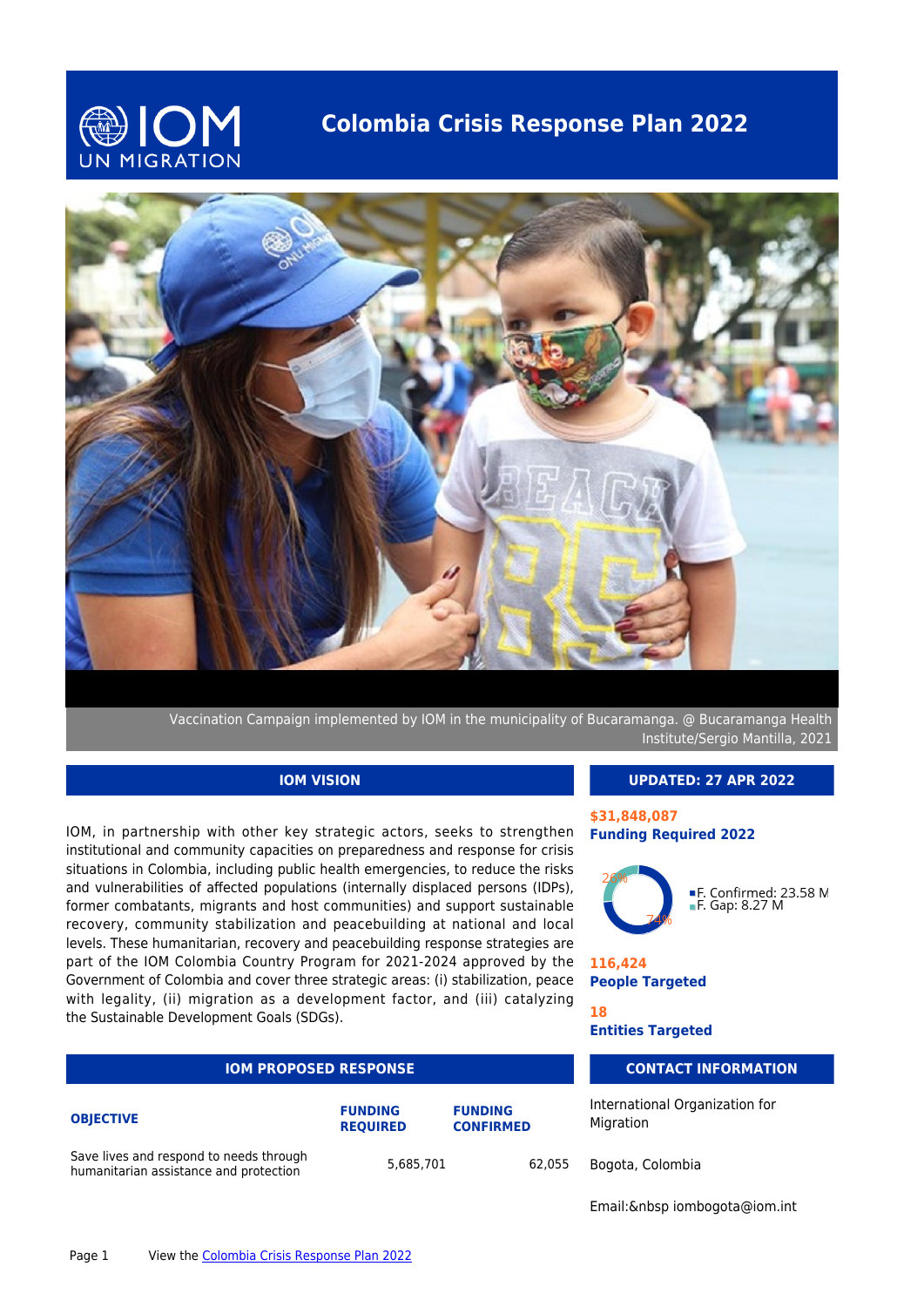| <b>OBJECTIVE</b>                                                                                                                      | <b>FUNDING</b><br><b>REOUIRED</b> | <b>FUNDING</b><br><b>CONFIRMED</b> | <b>PRIMARY TARGET</b>                                               |
|---------------------------------------------------------------------------------------------------------------------------------------|-----------------------------------|------------------------------------|---------------------------------------------------------------------|
|                                                                                                                                       |                                   |                                    |                                                                     |
| Address the drivers and longer term impacts<br>of crises and displacement through<br>investments in recovery and crisis<br>prevention | 26.162.386                        | 23,518,245                         | 1. Internally displace<br>2. Local population<br>3. Former combatan |

#### **GROUPS**

- 1. Internally displaced person
- 2. Local population / community
- nt / fighter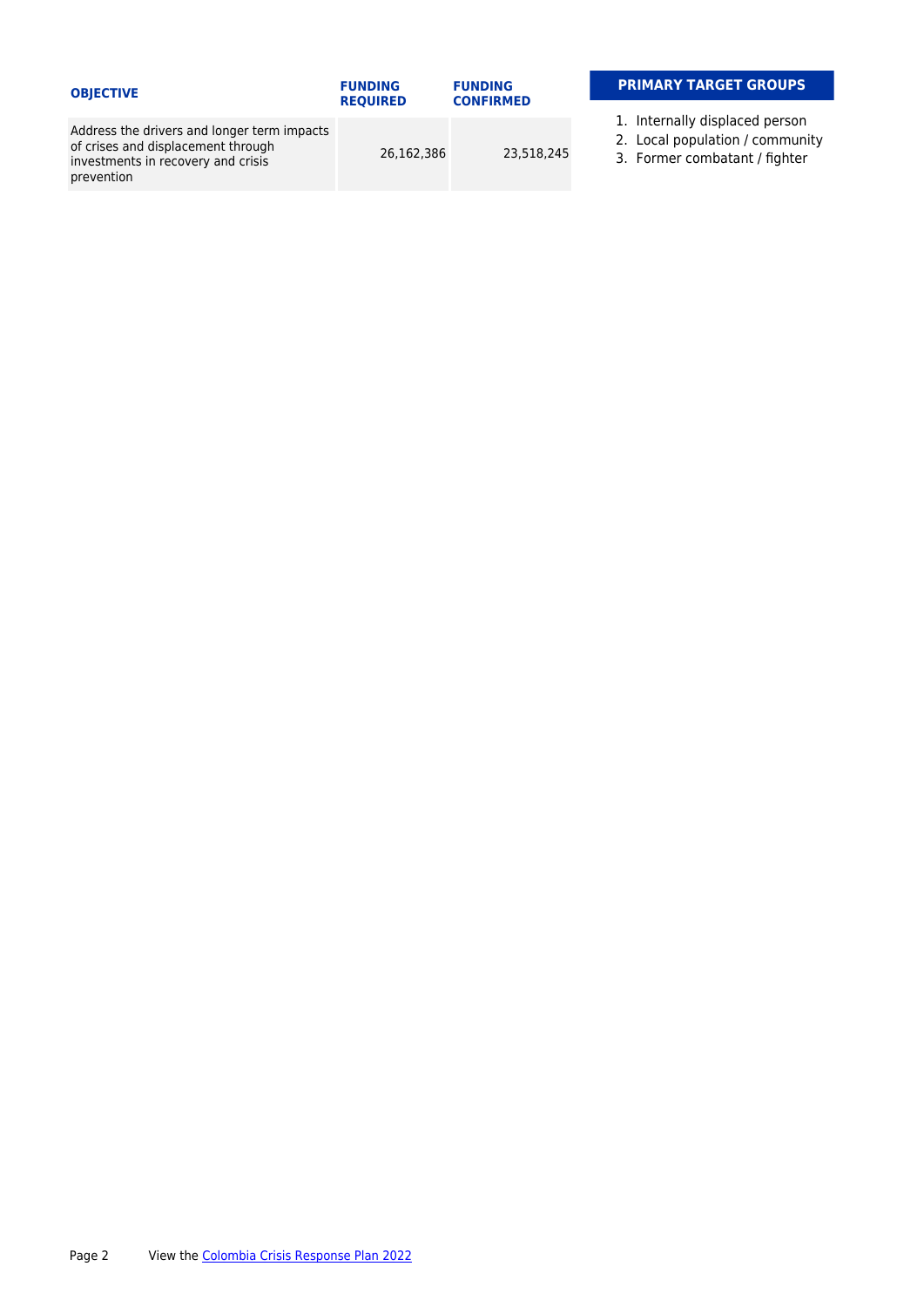# **BREAKDOWN OF FUNDING REQUIREMENTS (USD) 2022**

| <b>OBJECTIVES AND ACTIVITY AREAS</b>                                                                                            | 2022       |  |  |  |
|---------------------------------------------------------------------------------------------------------------------------------|------------|--|--|--|
| Save lives and respond to needs through humanitarian assistance and protection                                                  |            |  |  |  |
| Direct Health Support                                                                                                           | 5,603,905  |  |  |  |
| Protection                                                                                                                      | 81,796     |  |  |  |
| Address the drivers and longer term impacts of crises and displacement through investments in recovery<br>and crisis prevention |            |  |  |  |
| Community stabilization                                                                                                         | 6,050,000  |  |  |  |
| Mental Health and Psychosocial Support: Dialogue and Social Cohesion towards Recovery and<br>Crisis Prevention                  | 832,178    |  |  |  |
| Peacebuilding and peace preservation                                                                                            | 16,600,000 |  |  |  |
| Reparations                                                                                                                     | 2,400,000  |  |  |  |
| Health System Strengthening                                                                                                     | 280,208    |  |  |  |
| <b>TOTAL FUNDING REQUIRED</b>                                                                                                   | 31,848,087 |  |  |  |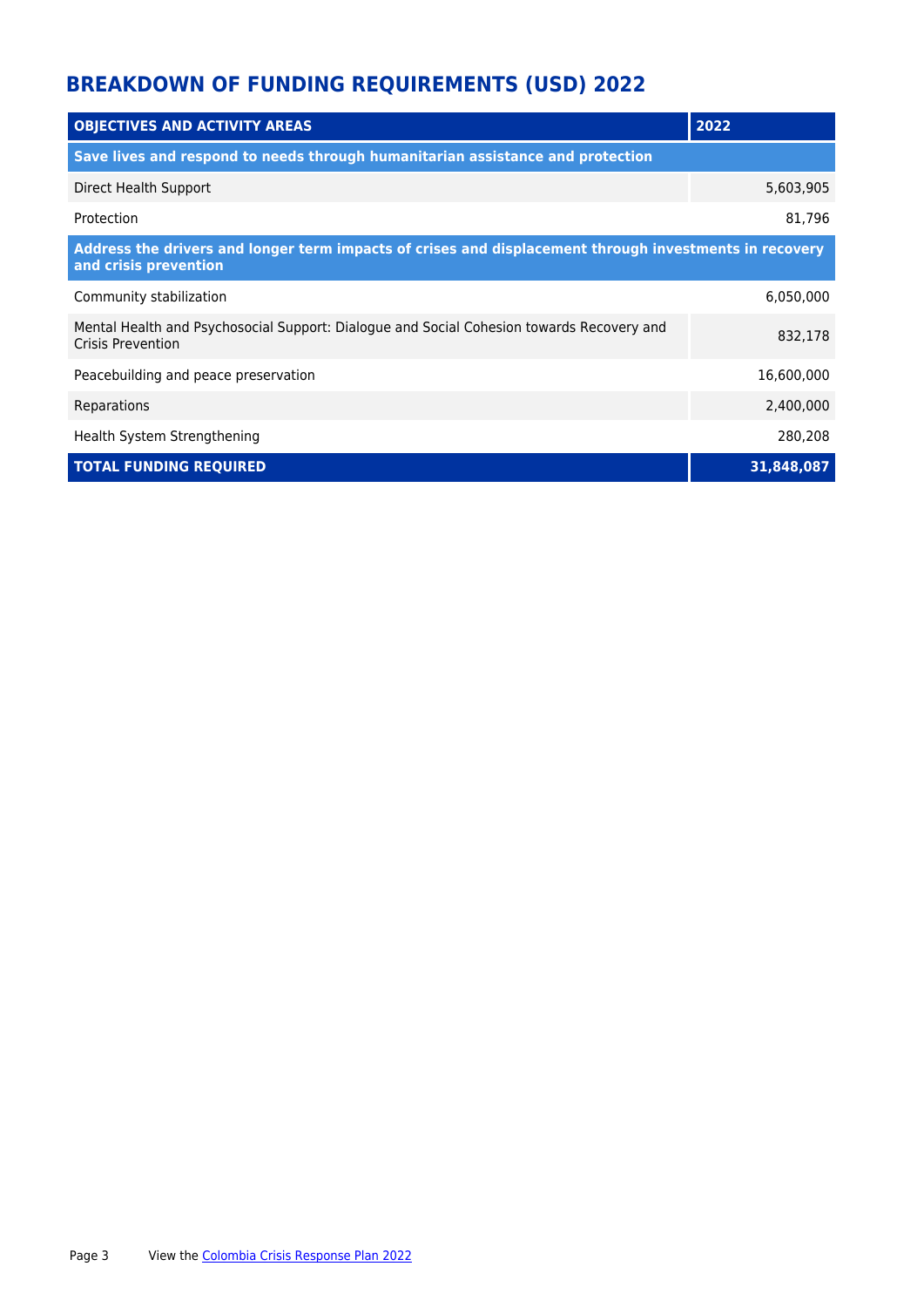## **2022 - Colombia Crisis Response Plan 2022**

#### **CONTEXT ANALYSIS**

Fifty years of armed conflict in Colombia has resulted in more than eight million people becoming [internally displaced](https://www.unidadvictimas.gov.co/es/registro-unico-de-victimas-ruv/37394), large numbers of victims of abuse and violence, particularly survivors of gender-based violence (GBV), who require reparation and reintegration support, fragile communities with scarce income generating-opportunities, informality in land ownership, reduced livelihoods, a lack of basic social services, and a high risk of human trafficking and recruitment of children by illegal armed groups and criminal gangs. Following the signature of the Peace Agreement, various activities continue to be implemented for the reintegration of [former combatants,](http://www.reincorporacion.gov.co/es/agencia/Paginas/ARN-en-cifras.aspx) reparation of victims, capacity building and peacebuilding actions. Nevertheless, the country has seen a significant increase in the killings of [social leaders](https://www.defensoria.gov.co/es/nube/comunicados/10368/Defensor%C3%ADa-del-Pueblo-presenta-reporte-de-conductas-vulneratorias-contra-l%C3%ADderes-sociales-durante-el-primer-semestre-de-2021-l%C3%ADderes-sociales-Defensor%C3%ADa-informe.htm), unlawful confinements and forced displacements.

Colombia has also reported more than five million cases of coronavirus infections since the beginning of the pandemic until end of November 2021, as well as [128,528 deaths.](https://www.ins.gov.co/Direcciones/ONS/modelos-covid-19) To date, the pandemic has had its highest peak during the third wave at [720 deaths per day in late June](https://covid19.who.int/region/amro/country/co) 2021. While IOM and other responders have implemented actions to reduce the impact of COVID-19 since March 2020, significant needs remain..

In addition, the arrival of refugees and migrants from Venezuela (with an estimated 1.8 million currently residing in Colombia), 980,000 Colombian and binational returnees, and Venezuelans in transit and crossing the border in pendular movements, has had a significant impact on the country considering that these populations have arrived in areas with existing economic needs and institutions with limited capacity for appropriate response.

Furthermore, due to border closures because of the COVID-19 pandemic, the Government of Colombia (GoC) has seen significant irregular regional and extra-continental migration flows from the [Caribbean, Africa, and South-Asia](https://www.eltiempo.com/justicia/investigacion/migracion-ya-no-son-los-venezolanos-los-que-mas-pasan-por-colombia-614717 ) who are in transit to Northern America. These movements are notable in the Darien Gap, located on both sides of the Colombia-Panama border. With up to 1,000 people on the move arriving each day in Necoclí, a municipality close to the Darien exit, local authorities have declared a "public calamity", warning that they cannot cope with the influx of thousands of people. This context has presented challenges for the integrated, safe, and coordinated management of migrants by the GoC since this irregular flow is also associated with illegal armed groups, drug traffickers, and smugglers that put migrants at a higher risk [along the route](https://www.eltiempo.com/justicia/investigacion/migracion-ya-no-son-los-venezolanos-los-que-mas-pasan-por-colombia-614717 ).

#### **COORDINATION**

For crisis response, IOM coordinates its activities with the GoC, including the Presidency of the Republic, the Ministry of Foreign Affairs, and Migracion Colombia (National Migration Authority), among others. In addition, IOM coordinates closely with the United Nations Country Team (UNCT) and the Humanitarian Country Team. On reparation, community stabilization and peacebuilding programming, IOM coordinates its activities with entities such as the Ministry of Interior, Ministry of Health, the Agency for Reincorporation and Normalization, the Territorial Renewal Agency, the National Land Agency, the Special Jurisdiction for Peace, Truth Commission, the Missing Persons Search Unit, the Unit for the Victims Assistance and Reparation, the Presidential Council for Stabilization and Consolidation (CEC), and the National Police of Colombia (PONAL in Spanish). In Colombia, IOM leads the camp coordination and camp management (CCCM) working group, co-leads the early recovery cluster, and actively participates in the protection, health, education, WASH, food security and information management working groups. IOM is contributing to Humanitarian Needs Overview (HNO) and Humanitarian Response Plan (HRP) exercises. For the coordination of the COVID-19 response in Colombia, IOM works following the national priorities registered in the humanitarian and socio-economic response plans for COVID-19. Furthermore, the health response his coordinated with the Ministry of Health, the Pan American Health Organization (PAHO)/ World Health Organization (WHO) and the United Nations Population Fund (UNFPA). It is worth noting that the Colombian CRP 2022 does not include any activity related to the response for Venezuelan migrants since those activities are included in the multi-country crisis response plan which is based on the Regional Refugee and Migrant Response Plan for Refugees and Migrants from Venezuela. It also does not cover activities associated with large-scale movements of migrants as the migration flows at the Darien border because such activities are part of the Crisis Response Plan for large movements of highly vulnerable migrants in the Americas from the Caribbean, Latin America and other regions. The United Nations System and GoC signed the United Nations Sustainable Development Cooperation Framework (UNSDCF 2020-2023) in March 2020, and IOM is contributing to 10 outcomes of the cooperation framework, out of the 13 established. Three priority areas are: (I) stabilization, peace with legality, (II) migration as a development factor, and (III) catalyzing the Sustainable Development Goals (SDGs). IOM and the United Nations High Commissioner for Refugees (UNHCR) co-lead the second area, and IOM leads the Working Group for the outcome reincorporation of former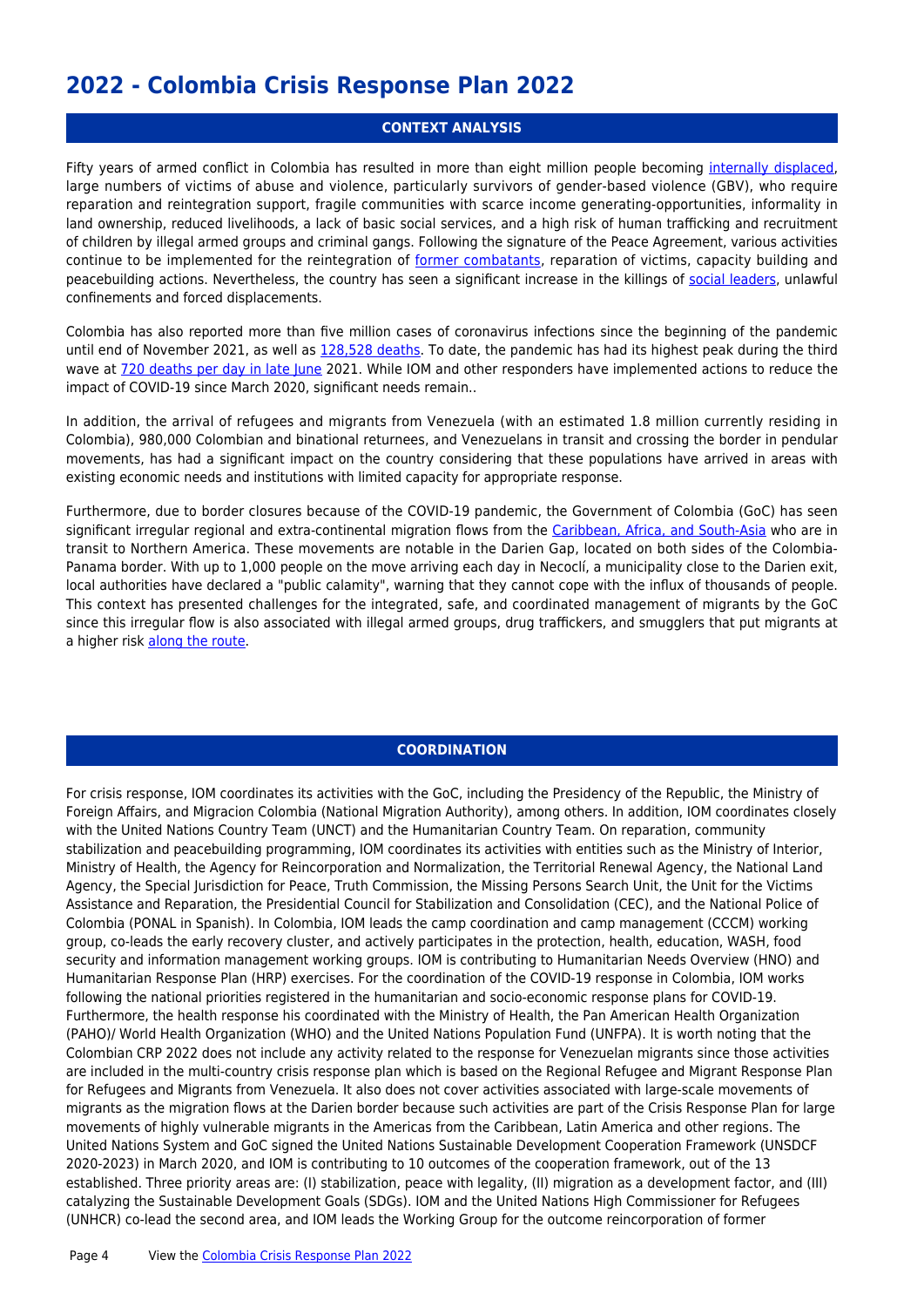combatants in the first area.

#### **IOM CAPACITY**

The IOM Country Office in Colombia has been supporting GoC efforts for the past 20 years in several areas including preparedness and emergency response, recovery, community stabilization and peacebuilding. In terms of emergency preparedness, IOM supports government institutions with the development of guidelines and procedures as well as capacity strengthening activities in the areas of shelter management, CCCM, protection, and prevention of risk of human trafficking, among others. IOM also provides humanitarian assistance to IDPs, including humanitarian transport aid, shelter, food/nutrition, non-food items, and health services including mental health and psychosocial support (MHPSS). Regarding peacebuilding and community stabilization, IOM has been i) supporting the GoC in the implementation of the policy for victims of the armed conflict and the development of strategies to facilitate the human rights reparation processes, ii) strengthening transitional justice mechanisms, iii) assisting institutions to implement processes of disarmament, demobilization and reintegration (DDR) and strategies for the prevention of child recruitment by non-state armed groups, and iv) assisting the government in scaling up the security of rural land tenure for victims and farmers, underpinning sustainable rural development, territorial stability and durable solutions. As part of the COVID-19 response, IOM has strengthened institutional capacities in 84 municipalities, delivering 2,387,396 medical supply items such as personal protective equipment kits, biomedical equipment, and equipment to support the COVID-19 vaccine cold chain. Additionally, IOM has provided infrastructure and equipment to nine hospitals, promoted access to health services of migrant and vulnerable populations, and carried out respiratory symptomatic screenings for 122,845 Venezuelan migrants, Colombian returnees and host community members to detect possible cases of COVID-19. IOM has also provided 13,388 primary health care services to 7,149 people, and between February and September 2021, 3,851 people have been vaccinated against COVID-19. Finally, IOM, jointly with UNHCR and the Ministry of Health, have been advocating for the inclusion of the migrant population among the target beneficiaries of vaccinations campaigns against COVID-19. IOM's main country office is in Bogotá, with 7 sub-offices, 11 project offices around the country, as well as 7 field liaison locations in strategic areas where projects are being implemented. IOM's current projects are being implemented in 32 provinces of the territory.

#### **SAVE LIVES AND RESPOND TO NEEDS THROUGH HUMANITARIAN ASSISTANCE AND PROTECTION**

**Funding Required \$5,685,701**

3

**People Targeted 86,700**

#### **People Targeted Description**

Conflict Survivors of violence (IDPs, victims and host communities), children and adolescents (CH&A) at risk of recruitment, public officials of government entity counterparts, and vulnerable persons affected by COVID-19.

| $1\%$                    |                    |
|--------------------------|--------------------|
| <b>Funding Confirmed</b> | <b>Funding Gap</b> |

#### **DIRECT HEALTH SUPPORT**

IOM aims to improve access to life-saving primary health care services through:

- Building the capacity of civil society organizations to implement actions with a psychosocial approach with conflict affected communities;
- Scaling up access to health services in the context of the response to the COVID-19 pandemic, including mental health care, through support to local health institutions to improve case management, train health workers to improve infection prevention and control (IPC) in health care settings, and implement risk communication and community engagement activities based on health community networks;
- Promoting access to COVID-19 vaccines for IDPs, host communities and vulnerable populations, supporting vaccine supply chain management, providing vaccine service delivery with mass campaigns and routine immunization programmes, strengthening vaccination data collection and monitoring, and providing trainings for vaccinators and supervisors hired by local hospitals or by IOM on proper infection prevention and control, supply chain management and

#### **Funding Required \$5,603,905**

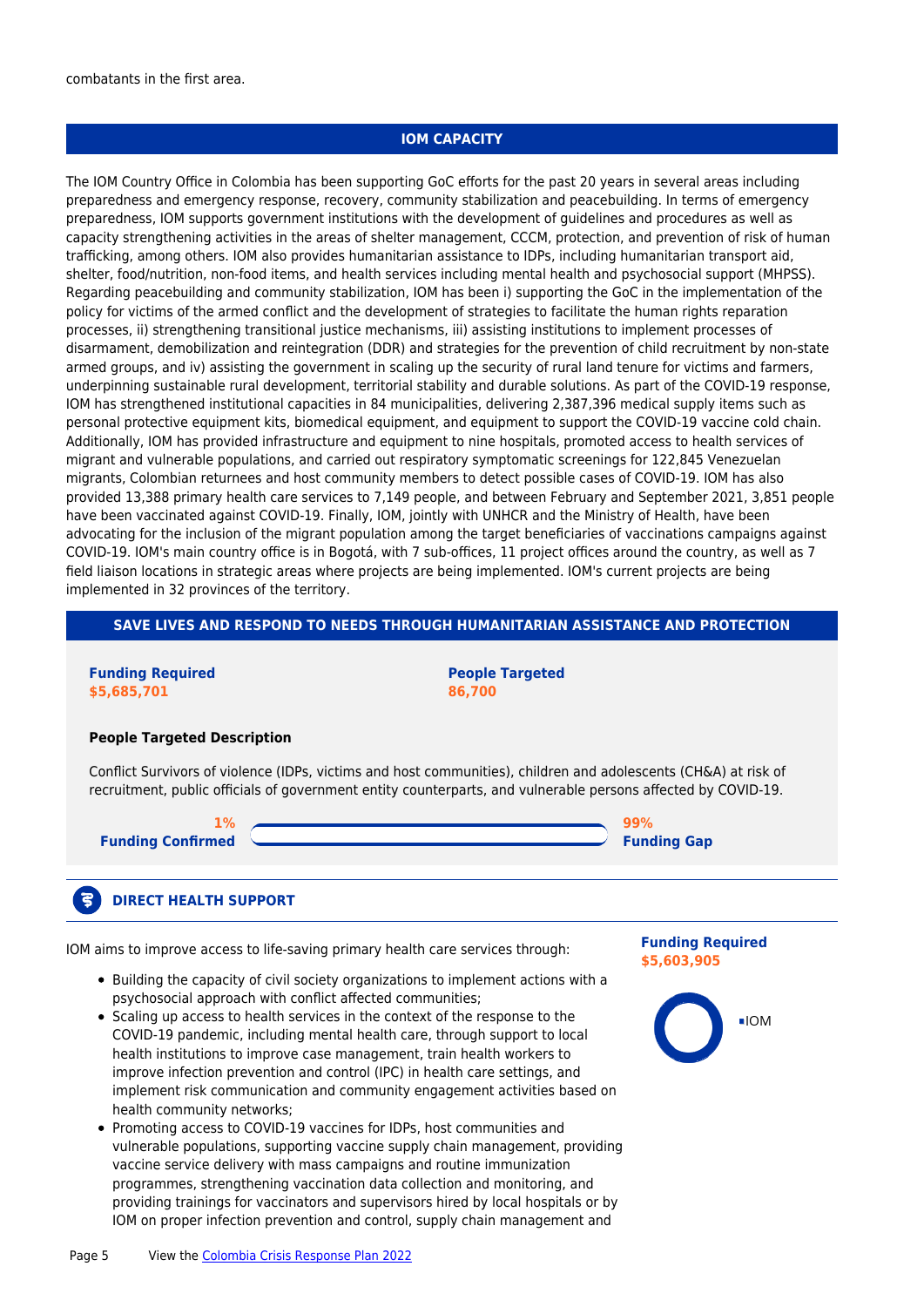## **PROTECTION**

IOM's programming aims to reduce threats to and vulnerabilities of children, adolescents, and youth at risk of recruitment, through the following activities, in consultation and collaboration with communities:

- Strengthening and expanding child protection mechanisms through capacity building of stakeholders like family members and communities, to recognize recruitment risks and implement actions to reduce the risks.
- Awareness raising and dissemination activities to strengthen community capacities to protect children, adolescents, and youth at risk of recruitment.
- Training of children, adolescents, and youth on their rights, protection, and selfprotection against recruitment.
- Promote the Prevention of Sexual Exploitation and Abuse (PSEA) on IOM partners and staff.

#### **Funding Required \$81,796**

### **Funding Confirmed \$62,055**





Vaccination Campaign implemented by IOM in the municipality of Bucaramanga. @ Bucaramanga Health Institute/Sergio Mantilla, 2021

**ADDRESS THE DRIVERS AND LONGER TERM IMPACTS OF CRISES AND DISPLACEMENT THROUGH INVESTMENTS IN RECOVERY AND CRISIS PREVENTION**

**Funding Required \$26,162,386**

**People Targeted 31,524**

#### **People Targeted Description**

Survivors of conflict (IDPs, victims and host communities), survivors of gender-based violence, social and community leaders, farmers, former combatants, ethnic, indigenous and rural communities, children, and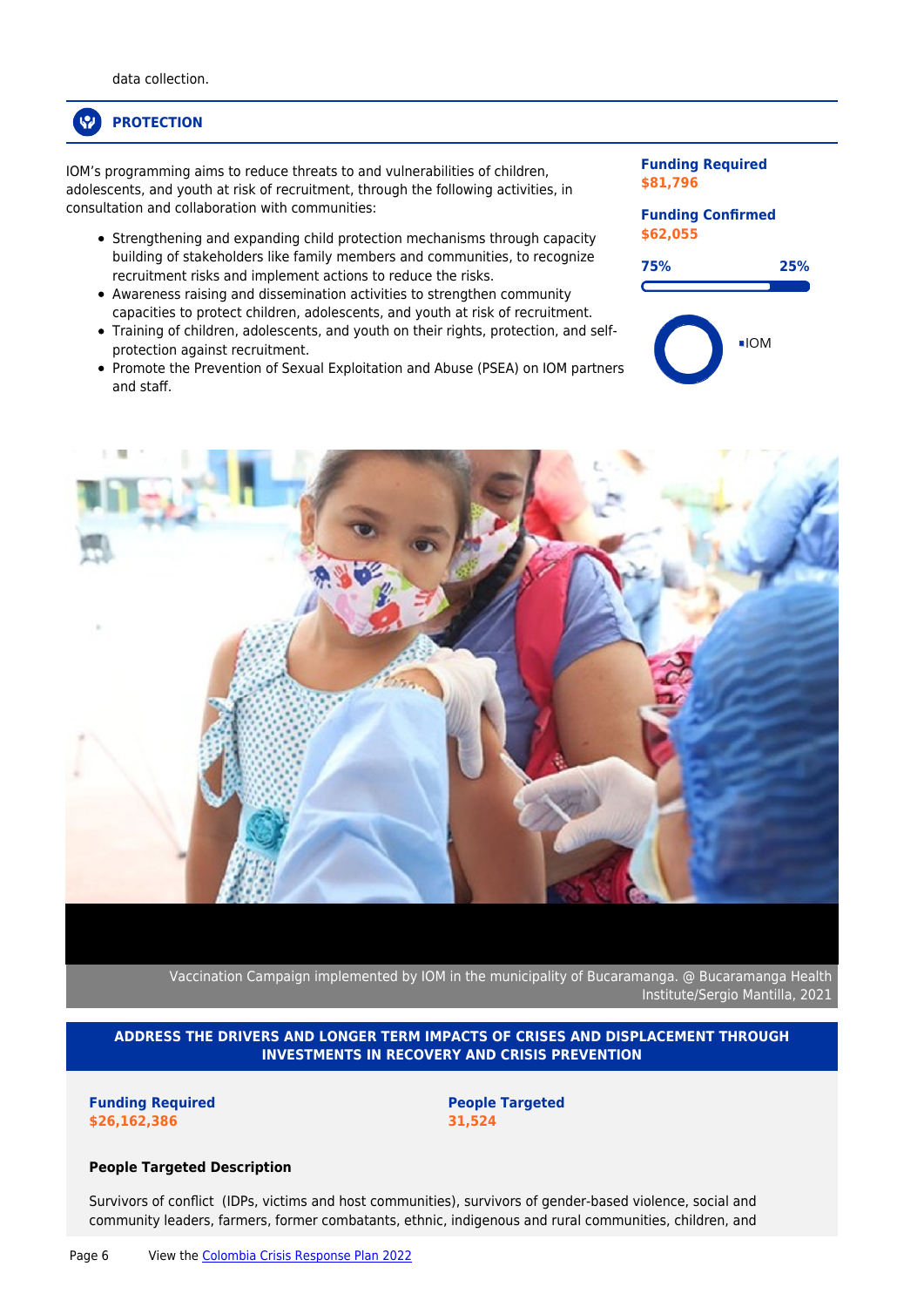youth targeted by GBV prevention projects, as well as public officials of local and national government entities.

**89% Funding Confirmed**

**11% Funding Gap**



Rural areas have been affected by violence and members of their communities have lost trust in authorities due to the ongoing armed conflict. IOM programming with the aim of community stabilization includes:

- Supporting state entities and institutions in developing a network to strengthen coverage, access, and quality in education for communities affected by violence, including ethnic groups, with the active participation of educational institutions and communities;
- Strengthening care, prevention and protection access regarding GBV through the training of public officers and community leaders on differential approaches (gender and ethnic) for communities and victims of violence;
- Providing technical assistance to local authorities to improve their violence and recruitment prevention capacities to prevent and protect children and adolescents from recruitment;
- Strengthening social and community resiliency capacities that improve their trust in institutions through the training of survivors of violence in effective communication skills, conflict management and leadership skills, and promotion of their participation in institutional and community spaces;
- Strengthening the capacities of ethnic communities in self-management and access to co-creation spaces for their ethno-development;
- Enhancing strategic communications through a culture of peace for social cohesion;
- Promoting job trainings and skills for employability, entrepreneurship, and for the creation and strengthening of local rural and urban enterprise, to contribute to social and economic stabilization of conflict survivors, as well as host communities.

#### **Funding Required \$6,050,000**

#### **Funding Confirmed \$4,591,155**



#### 222 **MENTAL HEALTH AND PSYCHOSOCIAL SUPPORT: DIALOGUE AND SOCIAL COHESION TOWARDS RECOVERY AND CRISIS PREVENTION**

The persistence of human rights violations due to the long-standing armed conflict requires the adoption of measures by the State in areas of assistance, attention, reparation, prevention, and protection of survivors of violence. IOM will contribute to peacebuilding and reparations for survivors of violence through:

- Training of health care providers in MHPSS skills. i.e., Psychological First Aid (PFA), active listening, intercultural communication, stress management and positive coping mechanisms, basic mental health and psychosocial support, and attention to victims of GBV.
- Implementation of a comprehensive and context-specific mental health and psychosocial community resilience strategy in coordination with the GoC, local authorities and the community, in contribution to the measures of reparation by the government to survivors of violence. This includes family and communitybased interventions, through the Comprehensive Health Care Protocol with a Psychosocial Approach to Victims of the Armed Conflict, and the implementation of the Psychosocial Community Rehabilitation Strategy for Coexistence and Non-Repetition of the National Psychosocial Rehabilitation Plan for Coexistence and No-Repetition.

**Funding Required \$832,178**



#### **PEACEBUILDING AND PEACE PRESERVATION**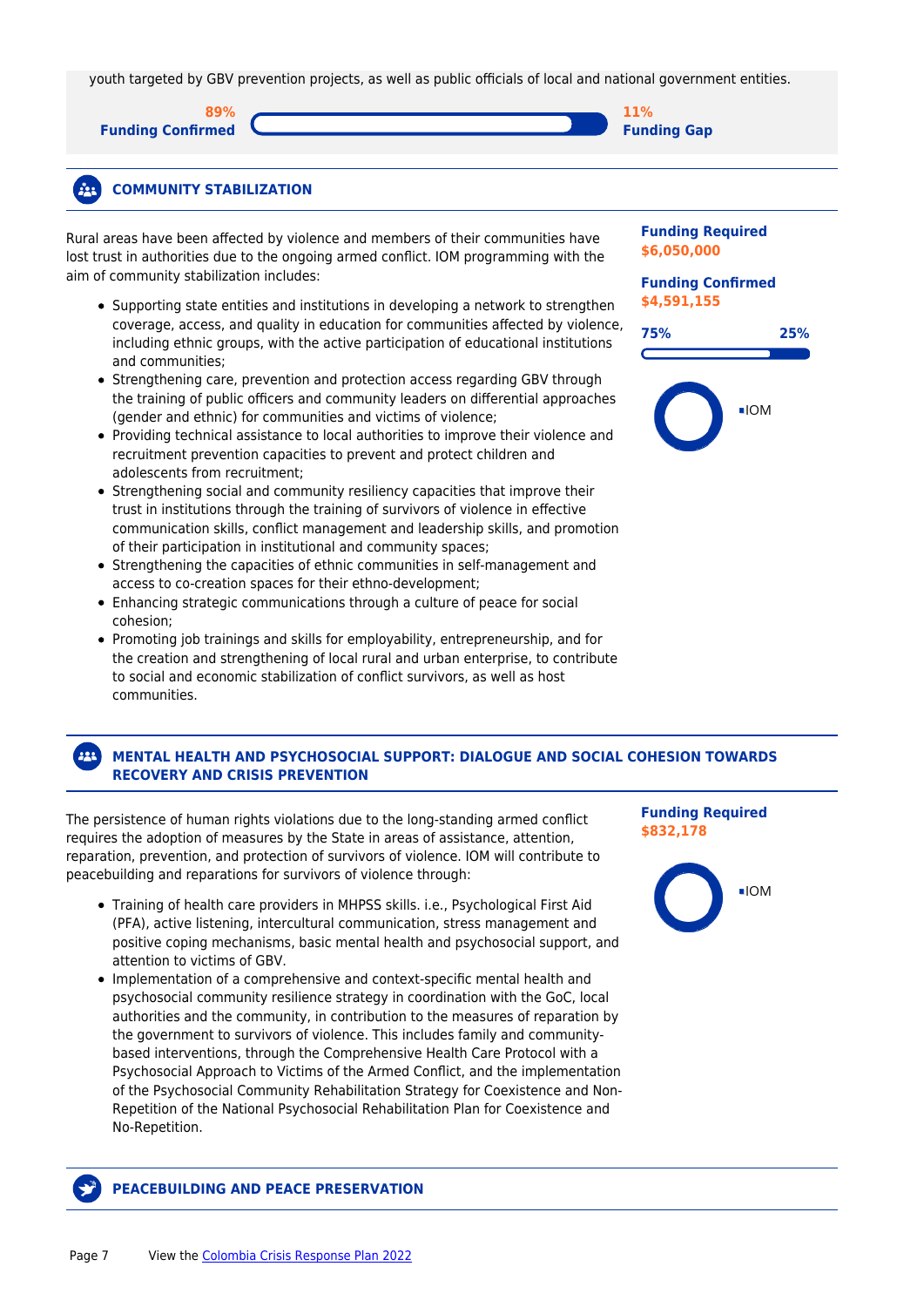Despite the many gains throughout the years, peace and stability are negatively affected by the recidivism of former combatants, institutional weaknesses and the recruitment of children and adolescents by non-state armed groups. Aligned with government-led processes, IOM will contribute to peacebuilding through:

- Supporting the positive reintegration of former combatants and their families with income generation activities, gender-based violence (GBV) prevention, and strategies to overcome stigmatization and promote social cohesion in targeted communities;
- Providing technical assistance to the entities comprising the Comprehensive System of Truth, Justice, Reparation and Non-Repetition (SIVJRNR) and promotion of the participation of survivors of violence, victims, and former combatants;
- Providing technical assistance to territorial entities and organizations in the implementation of the victims law;
- Strengthening follow up capacities of territorial entities regarding commitments within the peace agreement;
- Providing technical assistance to Colombian state institutions in implementing strategies and tools to promote peaceful coexistence in the territories through a social violence prevention approach;
- Supporting the recovery of protective environments such as family institutions and/or communities through psychosocial support; respect for the rights of children, adolescents, and young people; generating initiatives for conflict resolution and behaviour to reduce GBV and domestic violence; and violence against women and children caused by mobility restrictions due to the COVID-19 pandemic;
- Providing technical assistance and strengthen territories in providing formal land tenure to affected populations, allowing access to various rural services like credit and subsidies.
- Promoting the participation and influence of diverse young women in civic spaces for peacebuilding, to make them more effective on conflicts management and peace consolidation.

#### **Funding Required \$16,600,000**

**Funding Confirmed \$16,582,394**





#### $42$ **REPARATIONS**

The persistence of human rights violations due to the continuity of the multifaceted conflict requires the adoption of measures by the State in the areas of assistance, attention, reparation, prevention and protection. IOM programming contributes to the improvement of support to victims through:

- Assisting the GoC in implementing the Comprehensive Health and Psychosocial Care Program for Victims of the Armed Conflict (PAPSIVI in Spanish), particularly within the framework of the module to benefit the ethnic victims of armed conflict;
- Strengthening institutional efforts to promote scenarios for dialogue and consultation with victims of armed conflict and ethnic groups.
- Technical assistance to territorial entities and organizations in the implementation of the victims´ law.
- Strengthening the capacities of the Ministry of Interior for planning, managing and monitoring the implementation of the victims´ policy and the assistance and reparation processes at the local level, through information systems.

#### **HEALTH SYSTEM STRENGTHENING** A.

To strengthen the health system in the country, health professionals, as well as local and national entities, will benefit from:

Capacity-building activities, including improved capacity to respond to the specific needs of survivors of violence, such as upgrading GoC tools for the implementation of psychosocial rehabilitation measures and supporting the Ministry of Health in the integration of psychosocial care into the general health **Funding Required \$280,208**

**Funding Required \$2,400,000**

**Funding Confirmed**

**97% 3%**

 $\blacksquare$ IOM

**\$2,344,696**